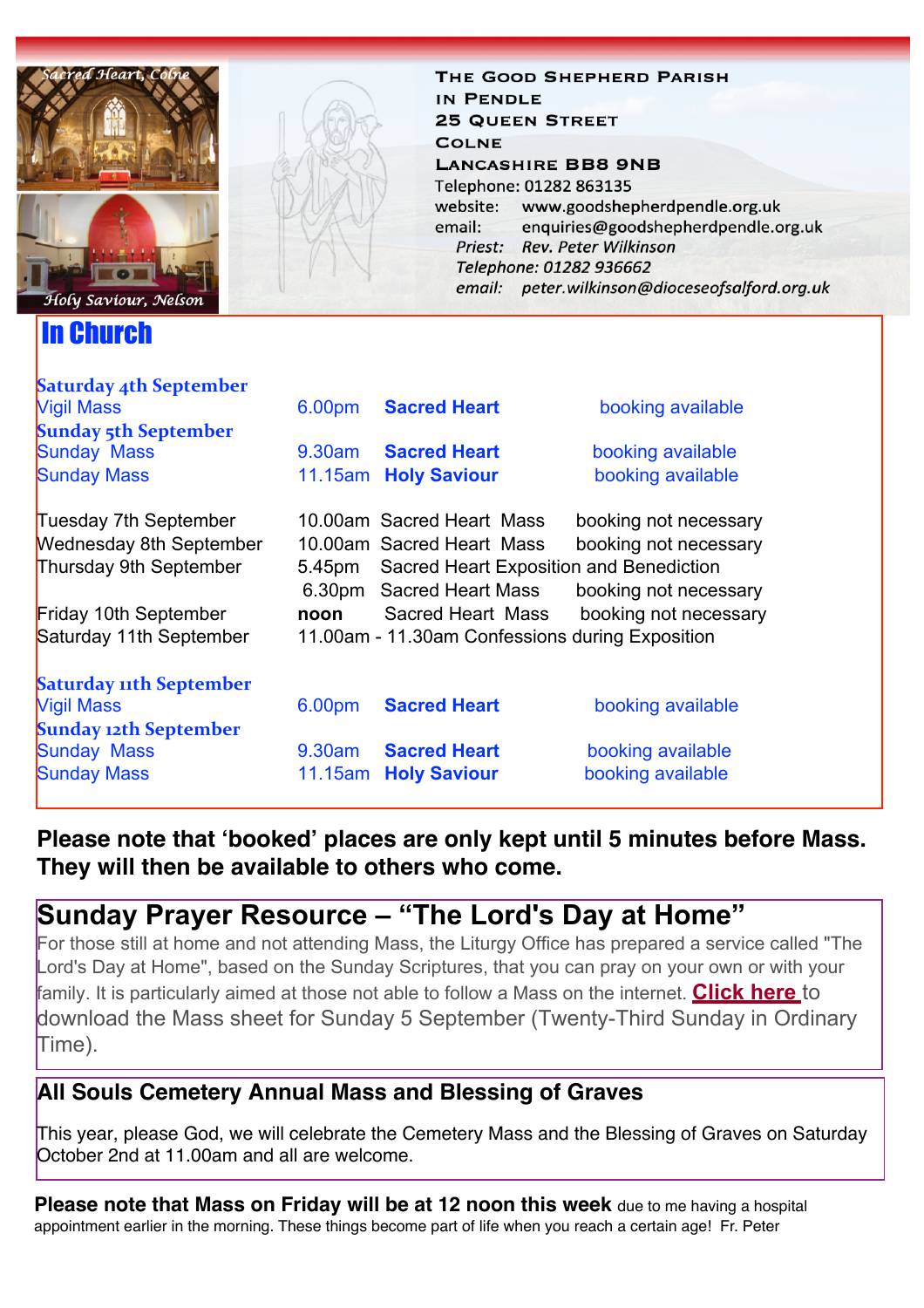# **Preparation for young people to receve the Sacraments of Reconciliation and Holy Communion.**

There have been a few enquiries about children being prepared to receive Holy Communion for the first time. The most important part of any preparation must be familiarity with the Holy Mass and that will only happen if the children are brought to Holy Mass on a regular basis.

If you have a child who has reached the age of seven and you would like him or her to start receiving Holy Communion when they come to Mass I am going to hold a preparation course starting in October. The instructions will take place over five alternate Sundays and will follow the 9.30am Mass at Sacred Heart. It is necessary for the child, and a parent or appropriate adult, to attend the Mass and the instruction session on all of the Sundays in order to receive the Sacraments of Reconciliation and Holy Communion. The Sunday Masses and Instructions will be on the following Sundays:

**October 17th, 31st November 14th, 28th December 12th. If they have attended all five days then they will be invited to made arrangements to receive the Sacraments.** 

This course will be repeated in the New Year for other children or for anyone who missed a session to make up that session.

If you wish your child to be enrolled on the programme, please speak to me, with the child, after any Mass between now and the 17th October.

Fr Peter

# **Caritas Appeal - Help for those seeking sanctuary from Afghanistan**

A huge thank you for the very generous response of our parishes to our appeal for help in supporting Afghan nationals who have been evacuated to our diocese. We have been heartened by the donations and your support.

We have continually reviewed the items needed based on the information from the Combined and Local Authorities. Thanks to your generosity, the immediate need for items on the list has lessened. We are now focused on listening to the authorities to understand what the needs will be for the long term.

Our focus will now shift to supporting the long-term resettlement of individuals and families including the support they will need to integrate into the local communities in which they find themselves, to learn English and to find training and work.

If you would like to assist in this vital medium and long term support of refugees which the Caritas Salford team carries out all year round, please consider making a gift online through the webpage.

Donations of items already collected can still be made to any one of the drop off locations listed on the website below. We will regularly update this page as the situation continues to develop.

Find out more about how you can help at **[https://www.caritassalford.org.uk/afghanistan](https://gbr01.safelinks.protection.outlook.com/?url=https%3A%2F%2Fdioceseofsalford.us6.list-manage.com%2Ftrack%2Fclick%3Fu%3D76e219dab8653b775ba8aac4c%26id%3D706ec7f6ca%26e%3D5ce69633f0&data=04%7C01%7Cpeter.wilkinson%40dioceseofsalford.org.uk%7C6050da7279eb4e3f80b208d96d246e9f%7C699a61ae142a45a090c604b2f08de19b%7C0%7C0%7C637660825503209584%7CUnknown%7CTWFpbGZsb3d8eyJWIjoiMC4wLjAwMDAiLCJQIjoiV2luMzIiLCJBTiI6Ik1haWwiLCJXVCI6Mn0%3D%7C1000&sdata=1HRulxQ84R72c0gmX8ZWP3l5vfQdtCSD5uo9Wj5fsOM%3D&reserved=0)[appeal-2021/](https://gbr01.safelinks.protection.outlook.com/?url=https%3A%2F%2Fdioceseofsalford.us6.list-manage.com%2Ftrack%2Fclick%3Fu%3D76e219dab8653b775ba8aac4c%26id%3D706ec7f6ca%26e%3D5ce69633f0&data=04%7C01%7Cpeter.wilkinson%40dioceseofsalford.org.uk%7C6050da7279eb4e3f80b208d96d246e9f%7C699a61ae142a45a090c604b2f08de19b%7C0%7C0%7C637660825503209584%7CUnknown%7CTWFpbGZsb3d8eyJWIjoiMC4wLjAwMDAiLCJQIjoiV2luMzIiLCJBTiI6Ik1haWwiLCJXVCI6Mn0%3D%7C1000&sdata=1HRulxQ84R72c0gmX8ZWP3l5vfQdtCSD5uo9Wj5fsOM%3D&reserved=0)**

### **A few days away.**

The bishop has reminded us several times lately that we as priests need to catch up on 'holidays' which, like many other people, we have missed over the last seventeen months. I am therefore letting you know that I will be taking a few days later this month when I will not be available. This will be from after Mass on Sunday 12th September until the 24th. I shall also be taking a few days in mid October and at some stage I need to get away 'On Retreat' to recharge my spiritual batteries. We are expected to take a week's retreat each year and it is now three years since I took any time out for prolonged spiritual reflection.